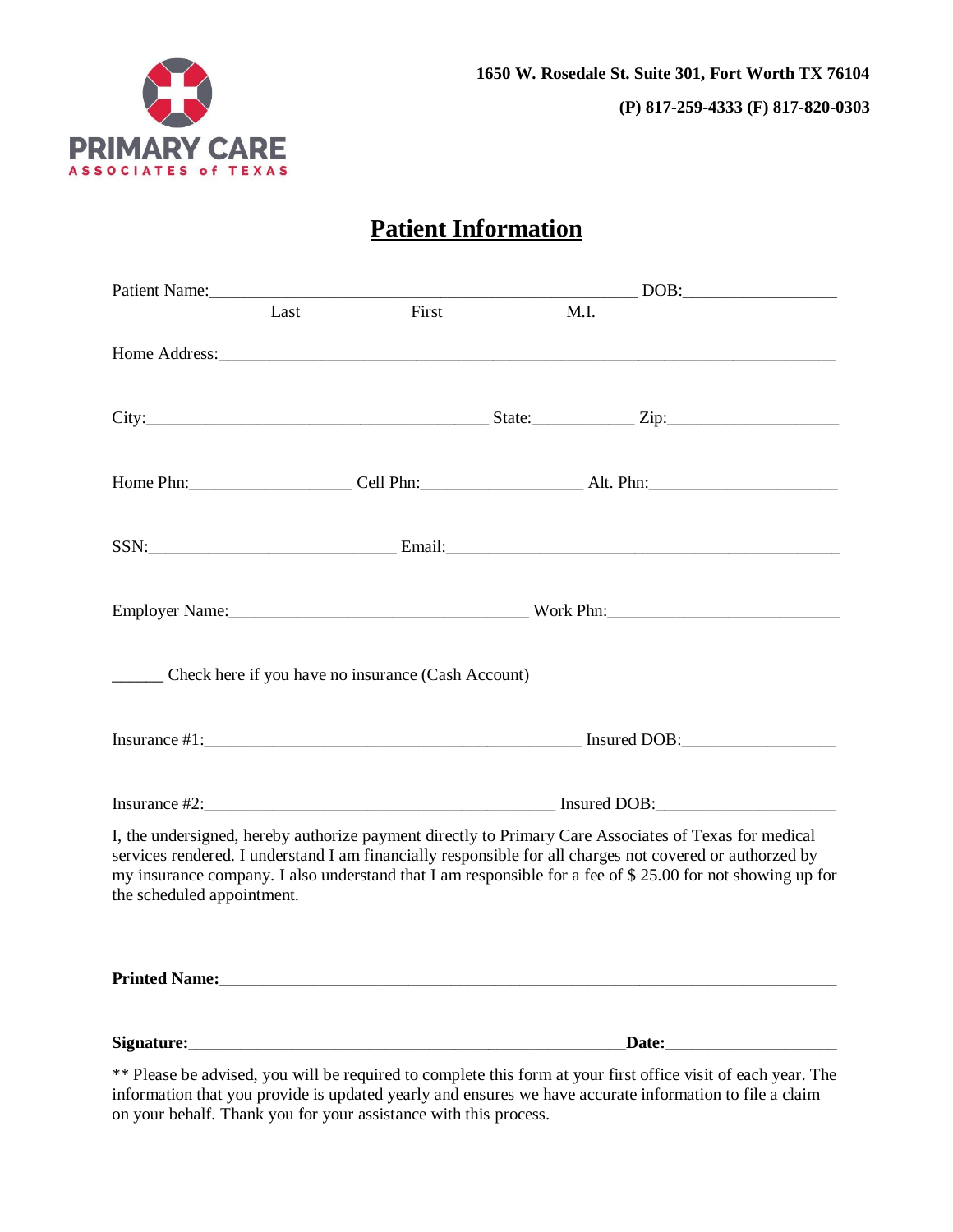

# **Acknowledgement of Privacy Practices**

According to the Health Insurance Portability and Accountability Act of 1996 (HIPAA,) patients have certain rights to privacy regarding their protected health information. Your protected health information will be used to:

- Conduct, plan, and direct treatment by the physicians employed by Premier Surgical Associates and will be shared in cooperation with healthcare providers who are involved in your care directly or indirectly.
- To obtain payment from third party payers.
- To conduct normal healthcare operations such as quality assessments and physician certifications.

By signing below, you agree that you have either received or waved your right to receive the Notice of Privacy Practices, containing a complete description of the uses and disclosures of protected health information. You understand that this organization has the right to change its Notice of Privacy Practices at any time. You also understand that you may request from this organization a current copy of the Notice of Privacy practices.

I understand that I may revoke this consent in writing at any time, except to the extent that Premier Surgical Associates has previously released relying on this consent.

#### **Print Patient Name:**

Do we have permission to:

| $\sim$ $\sim$ |  |  |  |  |  |  |  |
|---------------|--|--|--|--|--|--|--|

- 2. Leave a message at your place of employment regarding appointments/treatments?...... \_\_\_Yes \_\_\_No
- 3. Leave a name and call back number at your home and place of employment?................\_\_\_Yes \_\_\_No
- 4. Mail test results and appointment information to your home address currently on file? \_\_\_Yes \_\_\_No 5. Email at filed email address regarding appointments and treatments?............................ \_\_\_Yes \_\_\_No
- 
- 6. Discuss your personal information, including appointments and treatments with someone other than yourself? …………………………………………………………………..... \_\_\_Yes \_\_\_No

| <b>Name</b> | Relationship | <b>Contact Number</b> |
|-------------|--------------|-----------------------|
|             |              |                       |
|             |              |                       |
|             |              |                       |
|             |              |                       |

**Patient Signature:\_\_\_\_\_\_\_\_\_\_\_\_\_\_\_\_\_\_\_\_\_\_\_\_\_\_\_\_\_\_\_\_\_\_\_\_\_\_\_\_\_\_\_\_\_\_\_ Date:\_\_\_\_\_\_\_\_\_\_\_\_\_\_\_\_\_**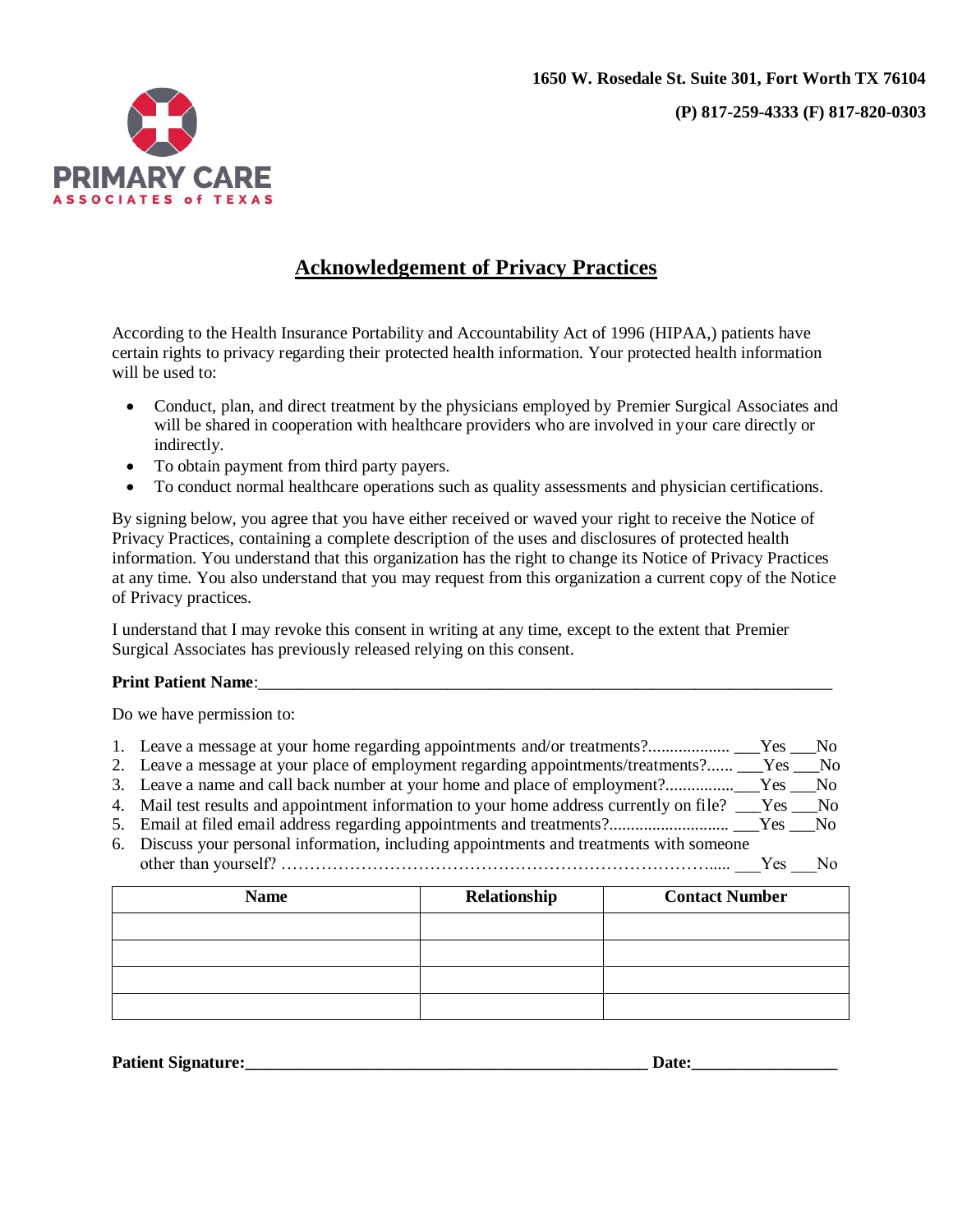

## **Authorization to Release Healthcare Information**

## **Autorizacion para Divulgar Informacion Sanitaria**

| Patient Name/Nombre del Pacienete:                                                                                                                                                                                                                                                                                                                                                                                          |
|-----------------------------------------------------------------------------------------------------------------------------------------------------------------------------------------------------------------------------------------------------------------------------------------------------------------------------------------------------------------------------------------------------------------------------|
| DOB/Fecha de Nacimiento:                                                                                                                                                                                                                                                                                                                                                                                                    |
|                                                                                                                                                                                                                                                                                                                                                                                                                             |
| Previous Name/Nombre Anterior:                                                                                                                                                                                                                                                                                                                                                                                              |
|                                                                                                                                                                                                                                                                                                                                                                                                                             |
| (Name of Clinic/Practice/Physician) (Nombre de la Clínica / Práctica / Médico)                                                                                                                                                                                                                                                                                                                                              |
| To release the medical records of the person named above to:                                                                                                                                                                                                                                                                                                                                                                |
| Para liberar los registros médicos de la persona nombrada arriba a                                                                                                                                                                                                                                                                                                                                                          |
|                                                                                                                                                                                                                                                                                                                                                                                                                             |
| Address/Direccion: 2008. Address/Direccion:                                                                                                                                                                                                                                                                                                                                                                                 |
|                                                                                                                                                                                                                                                                                                                                                                                                                             |
| This request and authorization applies to:                                                                                                                                                                                                                                                                                                                                                                                  |
| Esta solicitud y autorización se aplica a                                                                                                                                                                                                                                                                                                                                                                                   |
| All healthcare information/ Toda la información de la salud                                                                                                                                                                                                                                                                                                                                                                 |
|                                                                                                                                                                                                                                                                                                                                                                                                                             |
| I understand that my express consent is required to release any healthcare information relating to testing,<br>diagnosis, and/or treatment for HIV (AIDS Virus,) sexually transmitted diseases, psychiatric<br>disorders/mental health, or drug and/or alcohol use, you are specifically authorized to release all<br>healthcare information relating to such diagnosis, testing or treatment.( Entiendo que se requiere mi |

consentimiento expreso para liberar cualquier información sanitaria relativa a las pruebas, el diagnóstico y / o tratamiento para el VIH (virus del SIDA), enfermedades de transmisión sexual, trastornos psiquiátricos / de salud mental o de drogas y / o alcohol, usted está específicamente autorizadas para liberar toda la información sanitaria relacionada con dicho diagnóstico, pruebas o tratamiento.)

Signature/Firma:\_\_\_\_\_\_\_\_\_\_\_\_\_\_\_\_\_\_\_\_\_\_\_\_\_\_\_\_\_\_\_\_\_\_\_\_\_\_\_\_\_\_\_\_\_\_\_\_\_\_

\_\_\_\_\_\_\_\_\_\_\_\_\_\_\_\_\_\_\_\_\_\_\_\_\_\_\_\_\_\_\_\_\_\_\_\_\_\_

Date/Fecha:

Relationship if signed by anyone other than patient (parent, legal guardian, personal representative, etc.) Relación si está firmada por alguien que no sea el paciente (padre, tutor legal, representante personal, etc.)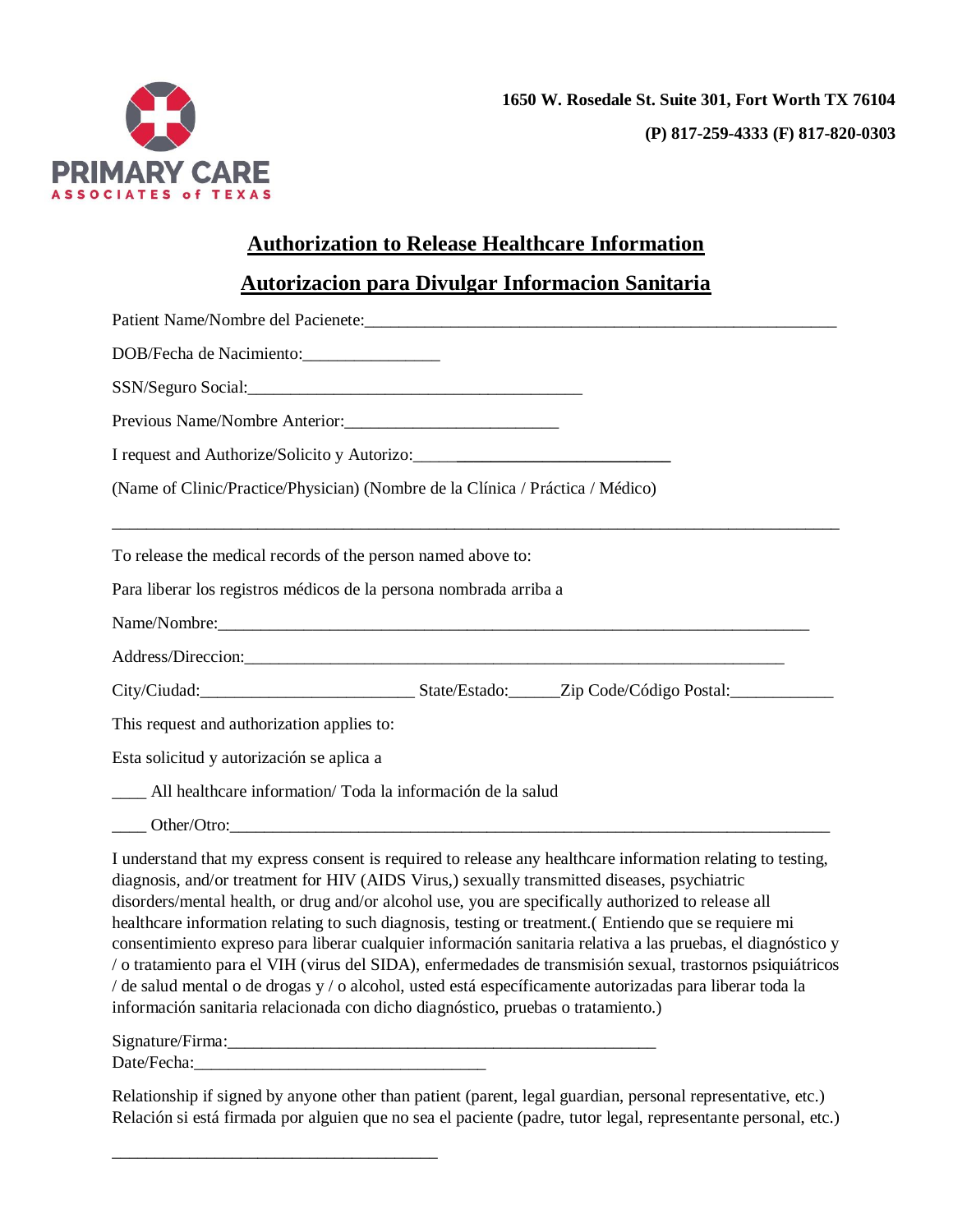

**Physician List** 

|                                      | DOB:                           |
|--------------------------------------|--------------------------------|
| <b>Physician/Specialist Address:</b> | <b>Phone &amp; Fax Number:</b> |
| Primary Care Physician               | Primary Care Physician         |
| Cardiologist                         | Cardiologist                   |
| Pulmonologist                        | Pulmonologist                  |
| Endocrinologist                      | Endocrinologist                |
| Neurologist                          | Neurologist                    |
| Gastroenterologist                   | Gastroenterologist             |
| Hematologist                         | Hematologist                   |
| Urologist                            | Urologist                      |
| Other                                | Other                          |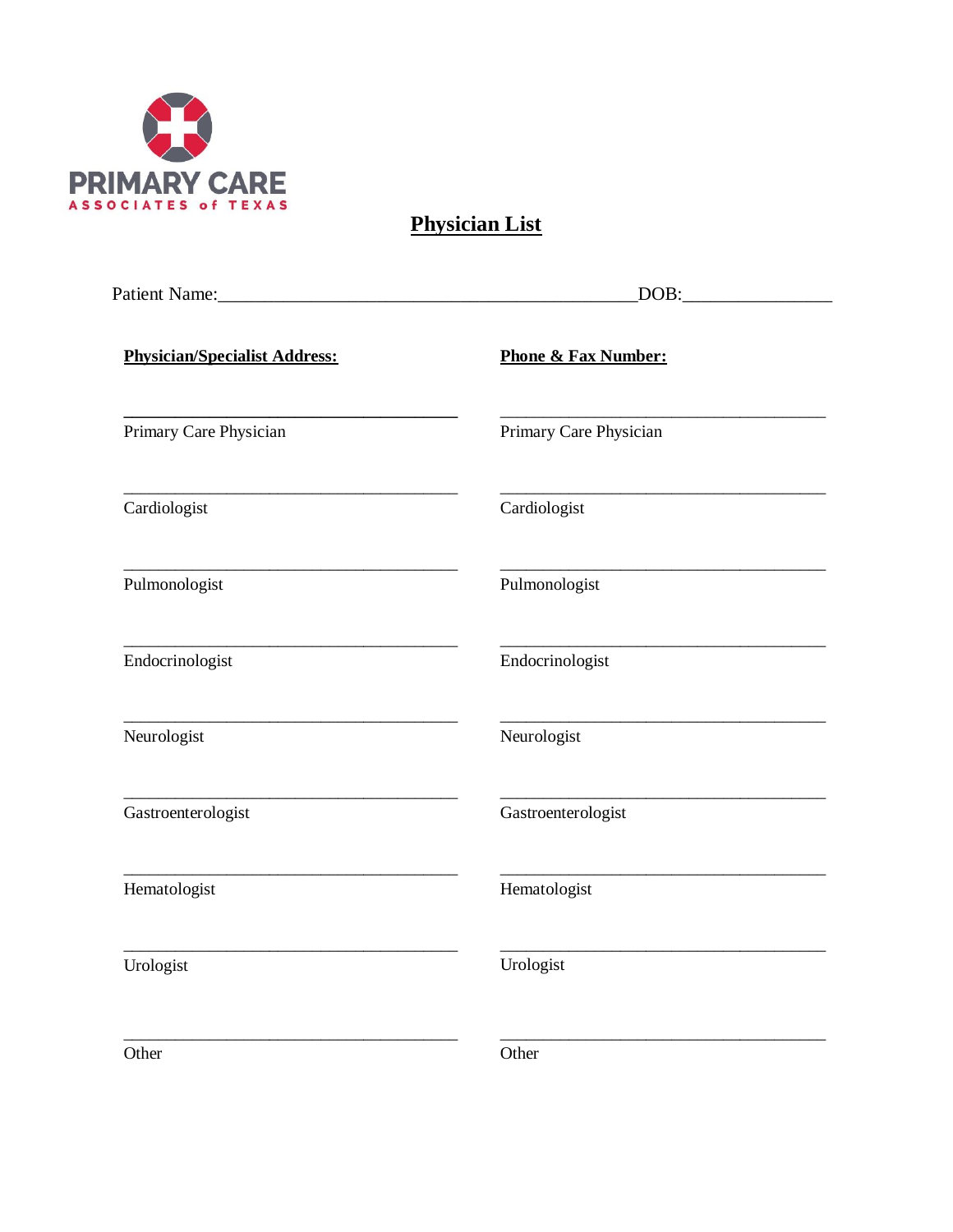

# **Medication List**

| <b>Patients Name:</b> | DOB: |
|-----------------------|------|
| <b>Pharmacy:</b>      | Phn: |
| Allergies:            |      |

| <b>Medication Name</b> | <b>Dose</b> | <b>Directions</b> |
|------------------------|-------------|-------------------|
|                        |             |                   |
|                        |             |                   |
|                        |             |                   |
|                        |             |                   |
|                        |             |                   |
|                        |             |                   |
|                        |             |                   |
|                        |             |                   |
|                        |             |                   |
|                        |             |                   |
|                        |             |                   |
|                        |             |                   |
|                        |             |                   |
|                        |             |                   |
|                        |             |                   |
|                        |             |                   |
|                        |             |                   |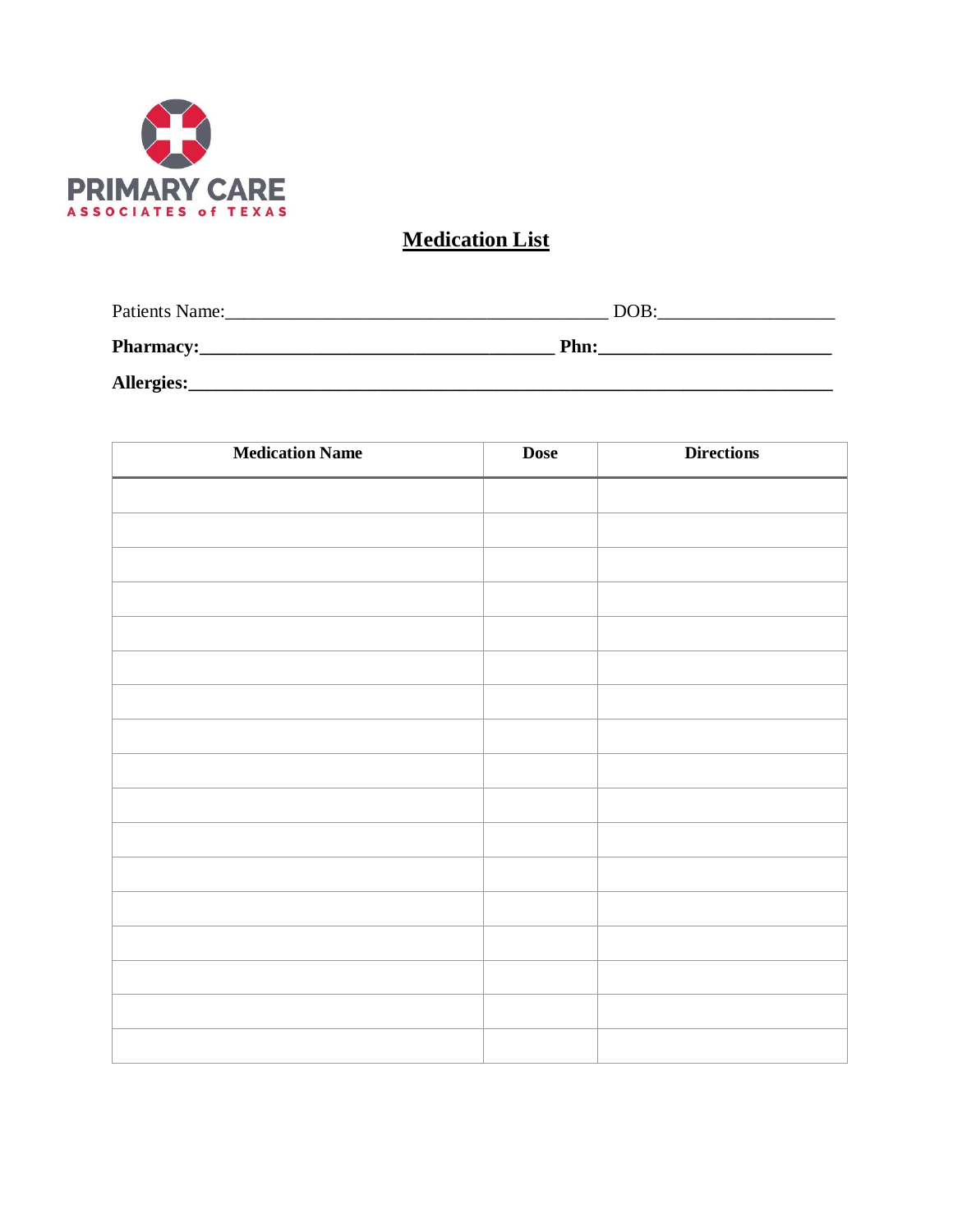

# **Patient Medical History Questionnaire**

Name: The contract of the contract of the contract of the contract of the contract of the contract of the contract of the contract of the contract of the contract of the contract of the contract of the contract of the cont

Dialysis Days and Times:

Please indicate if you have any of the following conditions below:

#### **Cardiology:**

- \_\_\_ Hypertension
- \_\_\_ Angina
- Heart Attack
- \_\_\_ Heart Failure
- \_\_\_ Atrial Fibrillation
- \_\_\_ Irregular Heart Beat
- \_\_\_ Heart Murmur
- \_\_\_ Peripheral Vascular Disease
- \_\_\_ Aortic Aneurysm

### **Gastrointestinal:**

- \_\_\_ Acid Reflux
- \_\_\_ Ulcer Disease
- \_\_\_ Gall Bladder Disease
- \_\_\_ Vomiting Blood
- \_\_\_ Blood in Stool
- \_\_\_ GI Cancer
- \_\_\_ Diverticulosis
- \_\_\_ Polyps

#### **Hematology:**

- \_\_\_ Anemia
- \_\_\_ Leukemia
- \_\_\_ Bleeding Disorder
- \_\_\_ Blood Clots (legs)
- \_\_\_ Multiple Myeloma
- \_\_\_ Varicose Veins
- $\equiv$ HIV

### **Pulmonary:**

- \_\_\_ Asthma
- \_\_\_ Chronic Bronchitis
- Emphysema
- $\overline{\phantom{0}}$  COPD
- \_\_\_ Pneumonia
- \_\_\_ Pulmonary Hypertension
- \_\_\_ Clot in the lungs
- \_\_\_ Sleep Apnea \_\_\_ Lung Cancer

## **Liver Disease/Pancreas:**

- \_\_\_ Hepatitis (type\_\_\_)
- \_\_\_ Cirrhosis
- \_\_\_ Liver Cancer
- \_\_\_ Gallbladder Stones
- \_\_\_ Pancreatitis
- \_\_\_ Pancreatic Cancer

#### **Neurology:**

- Neuropathy
- $\overline{\phantom{a}}$  TIA
- \_\_\_ Stroke
- \_\_\_ Migraine
- \_\_\_ Seizure
- \_\_\_ Parkinson's Disease
- \_\_\_ Alzheimer's/ Dementia

#### **Endocrine:**

- \_\_\_ Diabetes Type 1
- \_\_\_ Diabetes Type 2
- \_\_\_ Thyroid Issues (high/low)
- \_\_\_ Addison's Disease
- 
- 
- \_\_\_ High Cholesterol
- \_\_\_ Obesity

#### **Genitourinary:**

- \_\_\_ Recurrent UTI
- \_\_\_ Kidney Stones
- \_\_\_ Chronic Kidney Disease
- \_\_\_ Nephritis
- \_\_\_ Prostate Problem
- \_\_ Kidney Cancer
- \_\_\_ Bladder Cancer

## **Arthritis &**

#### **Musculoskeletal:**

- \_\_ Rheumatoid Arthritis
- \_\_\_ Osteoarthritis
- $\_\_$  Gout
- \_\_\_ Osteoporosis/Osteopenia
- \_\_\_ Lupus (SLE)
- \_\_\_ Scleroderma
- \_\_\_ Sjogren's Syndrome
- \_\_\_ Fibromyalgia
- -
	- \_\_\_ Cushing's Syndrome
	- \_\_\_ Pituitary Adenoma
	-
	-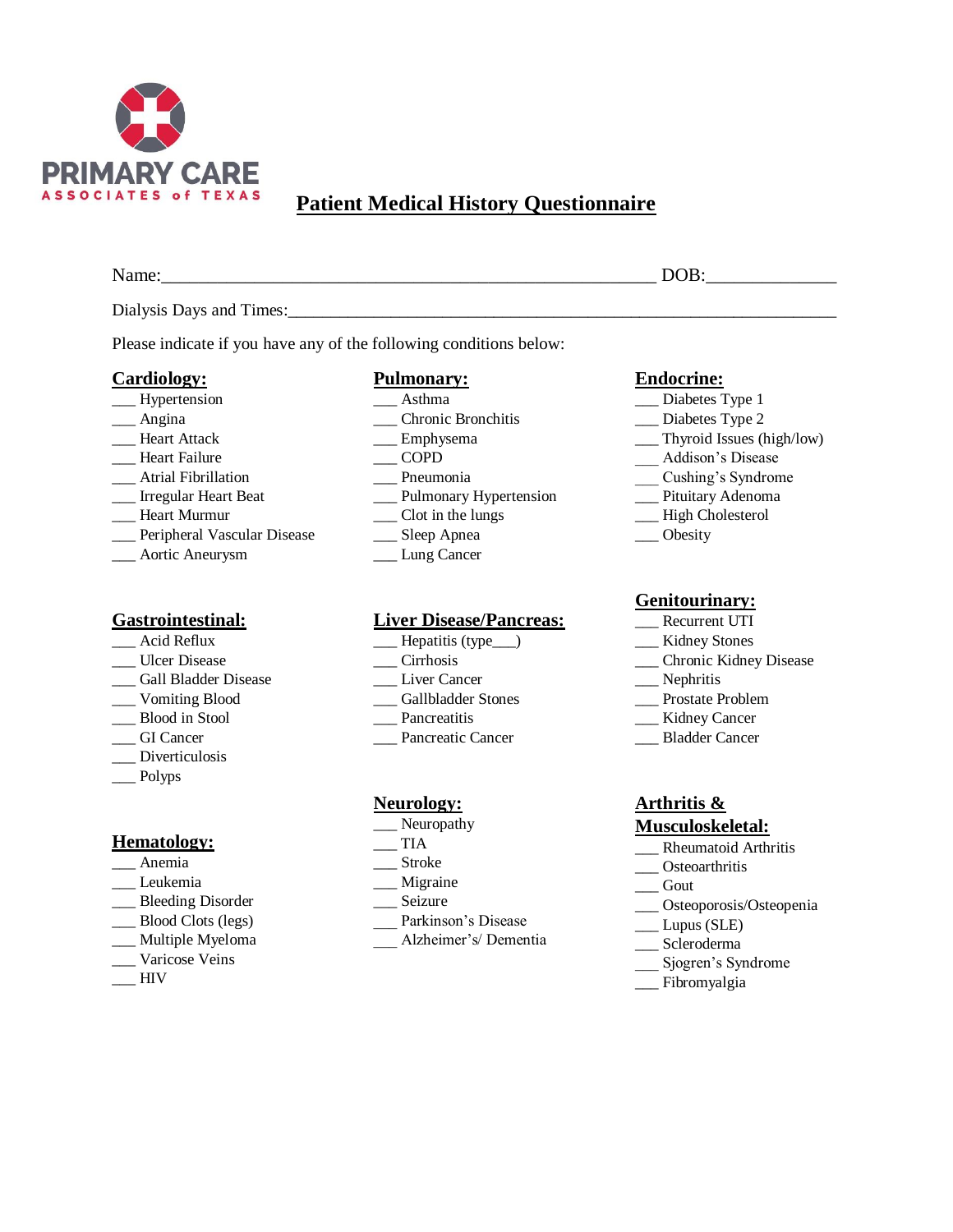

# **Patient Medical History Questionnaire**

Name:\_\_\_\_\_\_\_\_\_\_\_\_\_\_\_\_\_\_\_\_\_\_\_\_\_\_\_\_\_\_\_\_\_\_\_\_\_\_\_\_\_\_\_\_\_\_\_ DOB:\_\_\_\_\_\_\_\_\_\_\_\_\_\_\_\_\_\_\_\_

## **Surgeries:**

|    | Date/Year | <b>Surgeon Name</b> | <b>Nature of Surgery</b> |
|----|-----------|---------------------|--------------------------|
|    |           |                     |                          |
|    |           |                     |                          |
| э. |           |                     |                          |
| 4. |           |                     |                          |
| ت  |           |                     |                          |

## **Hospitalizations:**

|    | Date/Year | <b>Hospital Name</b> | <b>Reason for Hospitalization</b> |
|----|-----------|----------------------|-----------------------------------|
|    |           |                      |                                   |
|    |           |                      |                                   |
| J. |           |                      |                                   |
|    |           |                      |                                   |
|    |           |                      |                                   |

### **Procedures:**

|                            | Date/Year | <b>Performed By</b> | <b>Result</b> |
|----------------------------|-----------|---------------------|---------------|
| <b>Upper GI Endoscopy</b>  |           |                     |               |
| Colonoscopy                |           |                     |               |
| <b>Biopsy</b>              |           |                     |               |
| <b>Cardiac Stress Test</b> |           |                     |               |
| <b>Pap Smear</b>           |           |                     |               |
| <b>Mammogram</b>           |           |                     |               |